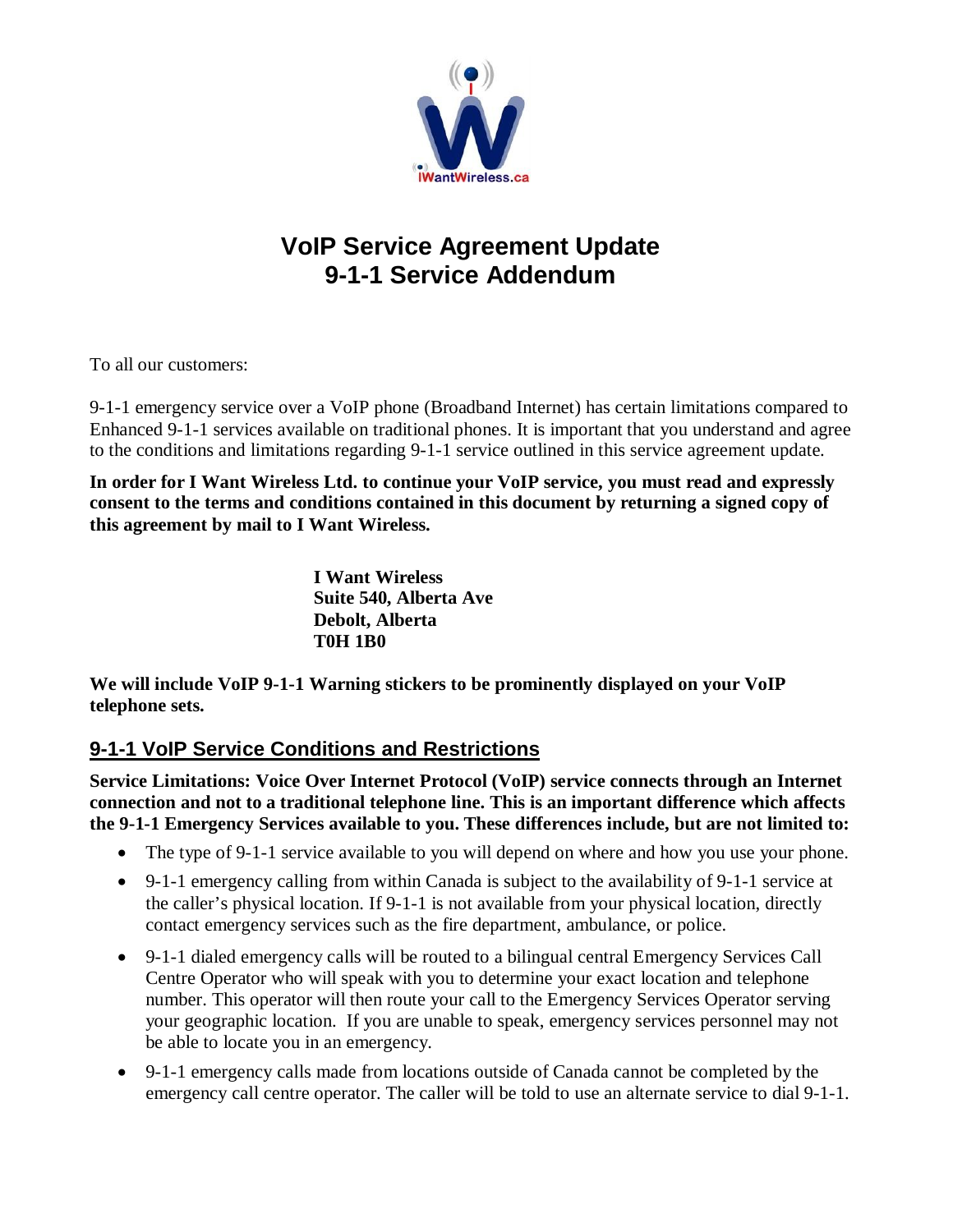#### **As well, 9-1-1 emergency service may be unavailable under the following conditions:**

- 9-1-1 emergency service may not be available during a power outage.
- 9-1-1 emergency service is not available during a broadband Internet outage.
- 9-1-1 emergency service is not available if your VoIP service or Internet service is suspended or terminated.
- 9-1-1 emergency service may be impeded by your Internet service provider.

Power outages or other disruptions may require the Customer to re-set or reconfigure the VoIP equipment and service.

The Customer will immediately notify I Want Wireless of any change of address as to the location where the VoIP service is registered.

## **9-1-1 VoIP Service – User Tips**

- In an emergency, dial 9-1-1 to reach an emergency centre operator.
- Be prepared to provide your physical location, call-back number, and nature of the emergency.
- Do not hang up unless instructed by the call centre operator.
- If you get disconnected, please redial 9-1-1. The operator, if they have your number will also attempt to call you back.
- Ensure that your VoIP service and Internet service is configured and initialized correctly.
- Inform all other users and potential users of the limitations of VoIP 9-1-1 service and about these user tips.
- Display the VoIP 9-1-1 warning sticker on the phone set or in a location that is clearly visible to all users and potential users.

#### **Alternate 9-1-1 Arrangements**

If you do not understand and agree with the limitations of the VoIP 9-1-1 service, you should consider alternate means of accessing traditional 9-1-1 or E9-1-1 services or terminating your VoIP service.

#### **Updates to I Want Wireless's 9-1-1 Terms and Conditions**

The information contained in this VoIP Service Agreement Update and revisions will be available on our web-site at:

**www.IWantWireless.ca**